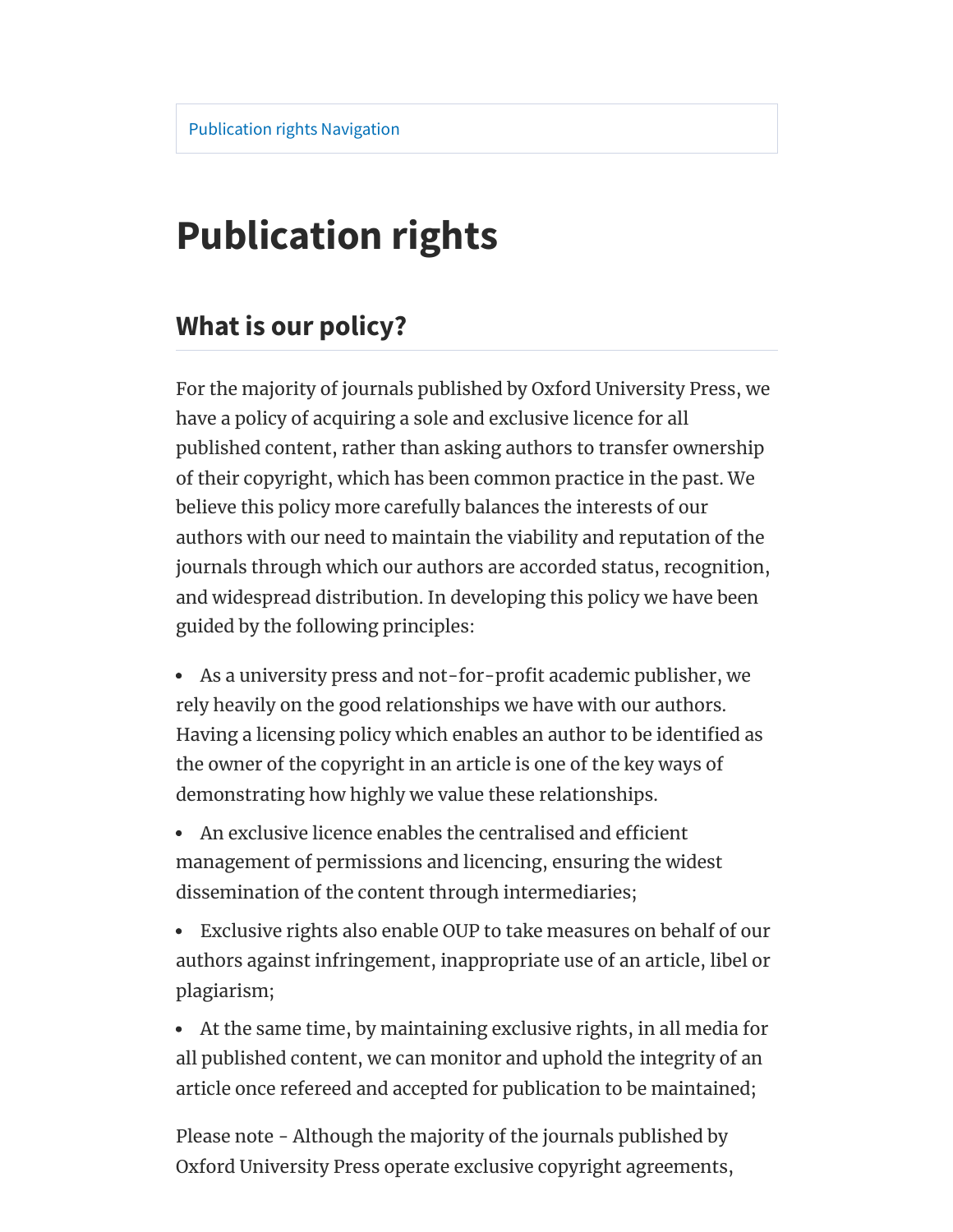some of our society journal may require an assignment of copyright. For further information, please refer to the Authors Guidelines sections of the Journal's homepage.

#### **Copyright agreements**

OUP cannot publish your article until a completed copyright agreement has been received. You should receive a link to our online licencing system or a hardcopy form as soon as your article is accepted for publication.

#### **Government employees**

If you are or were a UK Crown servant and the article has been written in that capacity, we have an arrangement with HMSO to enable us to publish it while acknowledging that it is Crown Copyright. Please inform the Editorial office or Oxford University Press at the time of acceptance or as soon as possible that the article is Crown Copyright, so that we can ensure the appropriate acknowledgement and copyright line are used, as required by our arrangement with HMSO.

• If you are a US Government employee and the article has been written in that capacity, we acknowledge that the Licence to Publish applies only to the extent allowable by US law.

## **Re-use of third party content as part of your Oxford Journals article**

As part of your article, you may wish to reuse material sourced from third parties such as other publishers, authors, museums, art galleries etc. To assist with this process, we have a Permission Request form and accompanying Guidelines that specifies the rights required in order for third party material to be published as part of your Article. For a copy of this form, please email.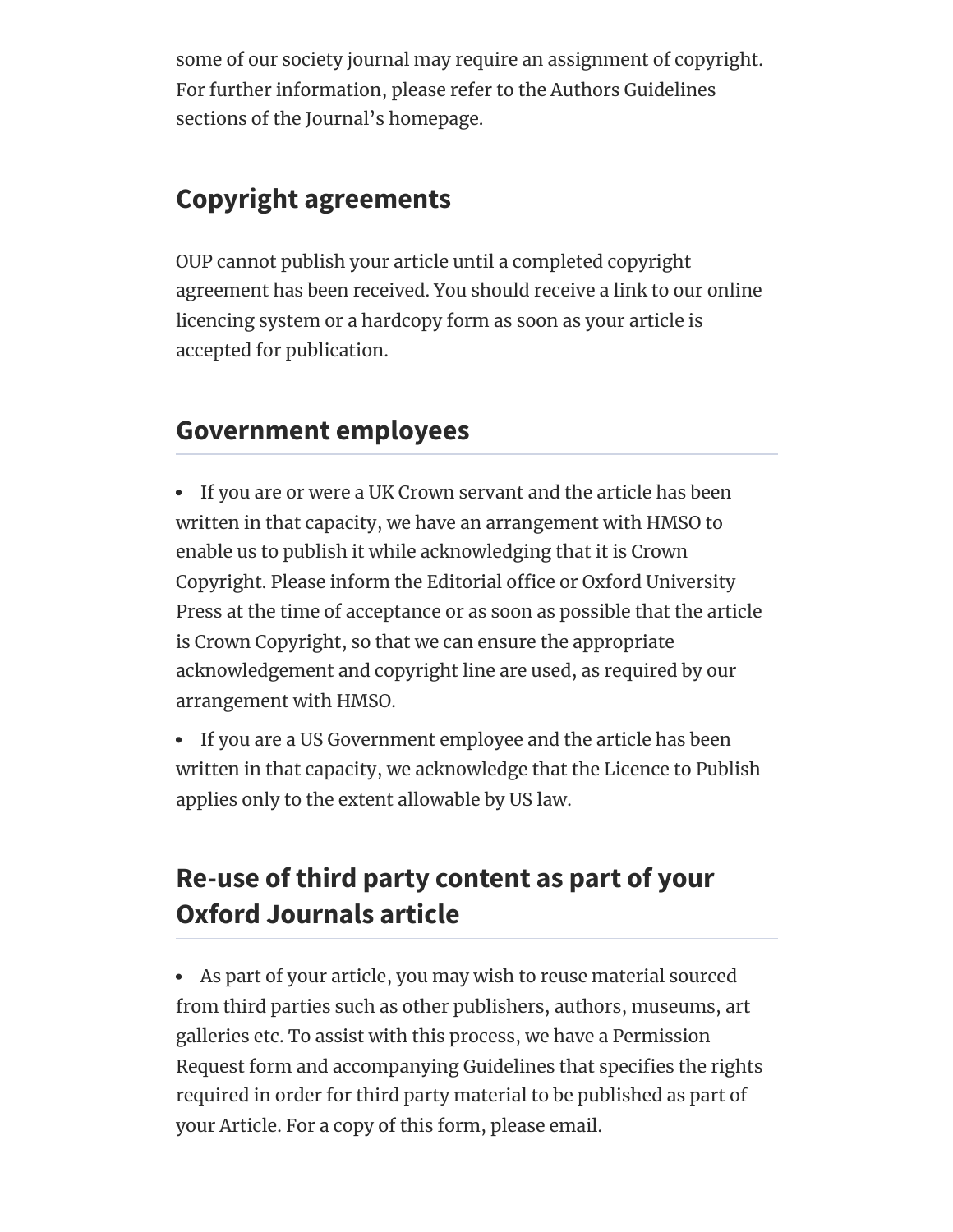Responsibility for clearing these third party permissions must be borne by the Author, and this process completed as soon as possible preferably before acceptance of the manuscript, but if not possible, before the Article reaches the Production stage of the process.

#### **Rights retained by ALL Oxford Journal authors**

The right, after publication by Oxford Journals, to use all or part of the Article and abstract, for their own personal use, including their own classroom teaching purposes;

The right, after publication by Oxford Journals, to use all or part of the Article and abstract, in the preparation of derivative works, extension of the article into book-length or in other works, provided that a full acknowledgement is made to the original publication in the journal;

The right to include the article in full or in part in a thesis or dissertation, provided that this is not published commercially;

For the uses specified here, please note that there is no need for you to apply for written permission from Oxford University Press in advance. Please go ahead with the use ensuring that a full acknowledgment is made to the original source of the material including the journal name, volume, issue, page numbers, year of publication, title of article and to Oxford University Press and/or the learned society.

The only exception to this is for the re-use of material for commercial purposes, e.g. republication or distribution of an article by a for-profit publisher or medical communications company etc. Permission for this kind of re-use is required and can be obtained by using Rightslink.

With Copyright Clearance Center's Rightslink ® service it's faster and easier than ever before to secure permission from OUP titles to be republished in a coursepack, book, CD-ROM/DVD, brochure or pamphlet, journal or magazine, newsletter, newspaper, make a photocopy, or translate.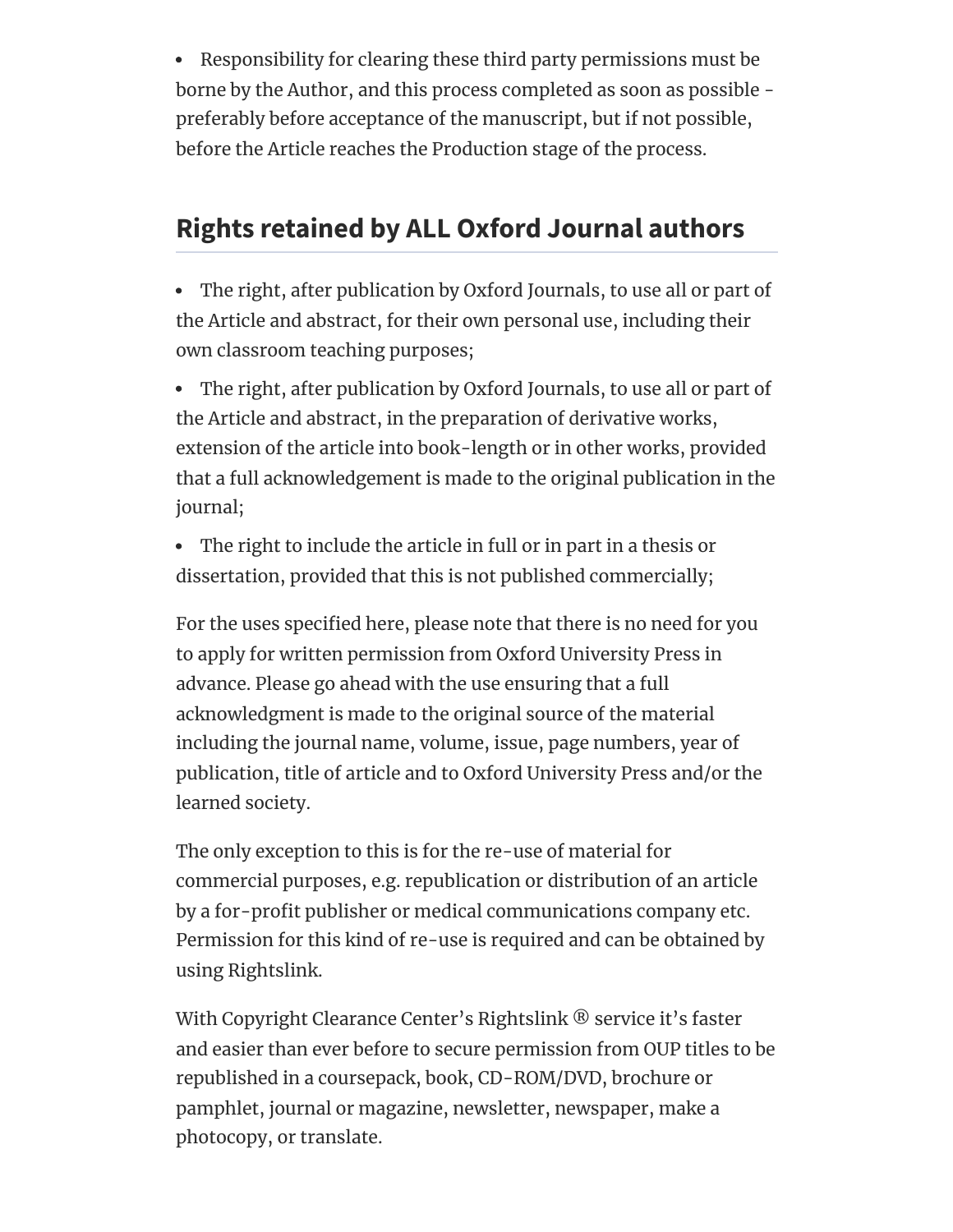- Simply visit: Oxford [Academic](https://academic.oup.com/journals) and locate your desired content.
- Click on (Order Permissions) within the table of contents and/ or at the bottom article's abstract to open the following page:
- Select the way you would like to reuse the content
- Create an account or login to your existing account
- Accept the terms and conditions and permission is granted

For questions about using the Rightslink service, please contact Customer Support via phone 877/622-5543 (toll free) or 978/777- 9929, or email Rightslink customer care.

#### **Author self-archiving policies**

Oxford Journals also offer a range of author self-archiving polices, permitting authors to share and distribute various versions of their articles. For full details of our self-archiving policies please see our Author [self-archiving](https://academic.oup.com/journals/pages/access_purchase/rights_and_permissions/author_self_archiving_policy) page.

## **Permissions**

All requests to reuse the article, in whole or in part, in another publication will be handled by Oxford Journals. Unless otherwise stated, any permission fees will be retained by the Journal concerned. Where possible, any requests to reproduce substantial parts of the article (including in other Oxford University Press publications) will be subject to your approval (which is deemed to be given if we have not heard from you within 4 weeks of the permission being granted).

• If copyright of the article is held by someone other than the Author, e.g. the Author's employer, Oxford Journals requires nonexclusive permission to administer any requests from third parties.

The Journal is registered with the Copyright Licensing Agency (London) and the Copyright Clearance Center (Danvers, Massachusetts), and other Reproduction Rights Organizations. These are non-profit organizations which offer centralised licensing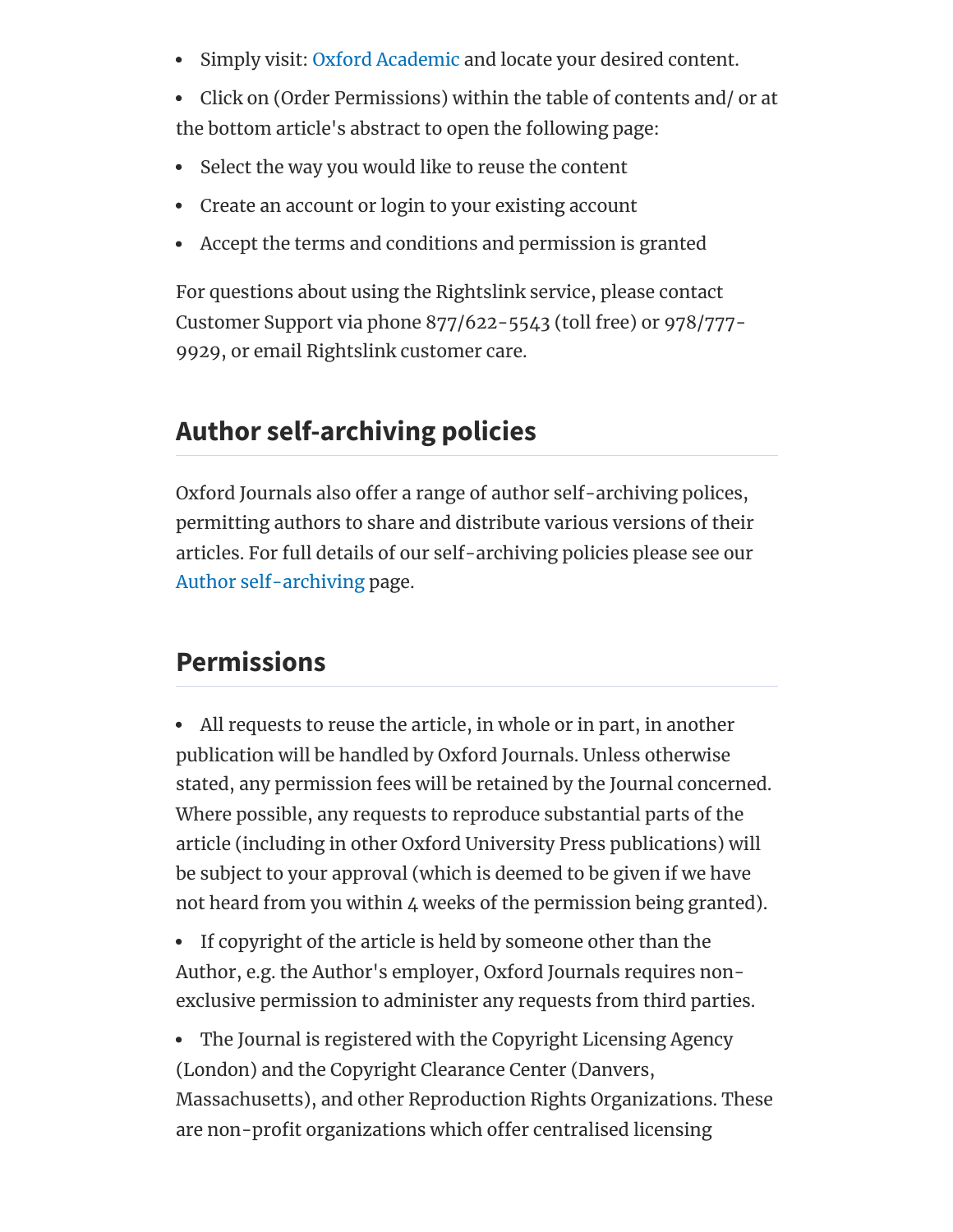arrangements for photocopying on behalf of publishers such as Oxford University Press.

Please forward requests to re-use all or part or your article, or to use figures contained within it, to the Rights and New Business [Development](https://academic.oup.com/journals/pages/contact_us/rights_and_permissions_contacts) Department.

## **Connect**



#### **Useful links**

[Changes to our list](https://academic.oup.com/journals/pages/access_purchase/changes_to_list)

[Dispatch dates](https://academic.oup.com/journals/pages/access_purchase/dispatch_dates)

[Frequently asked questions](https://academic.oup.com/journals/pages/help/faqs)

#### **Latest tweets**